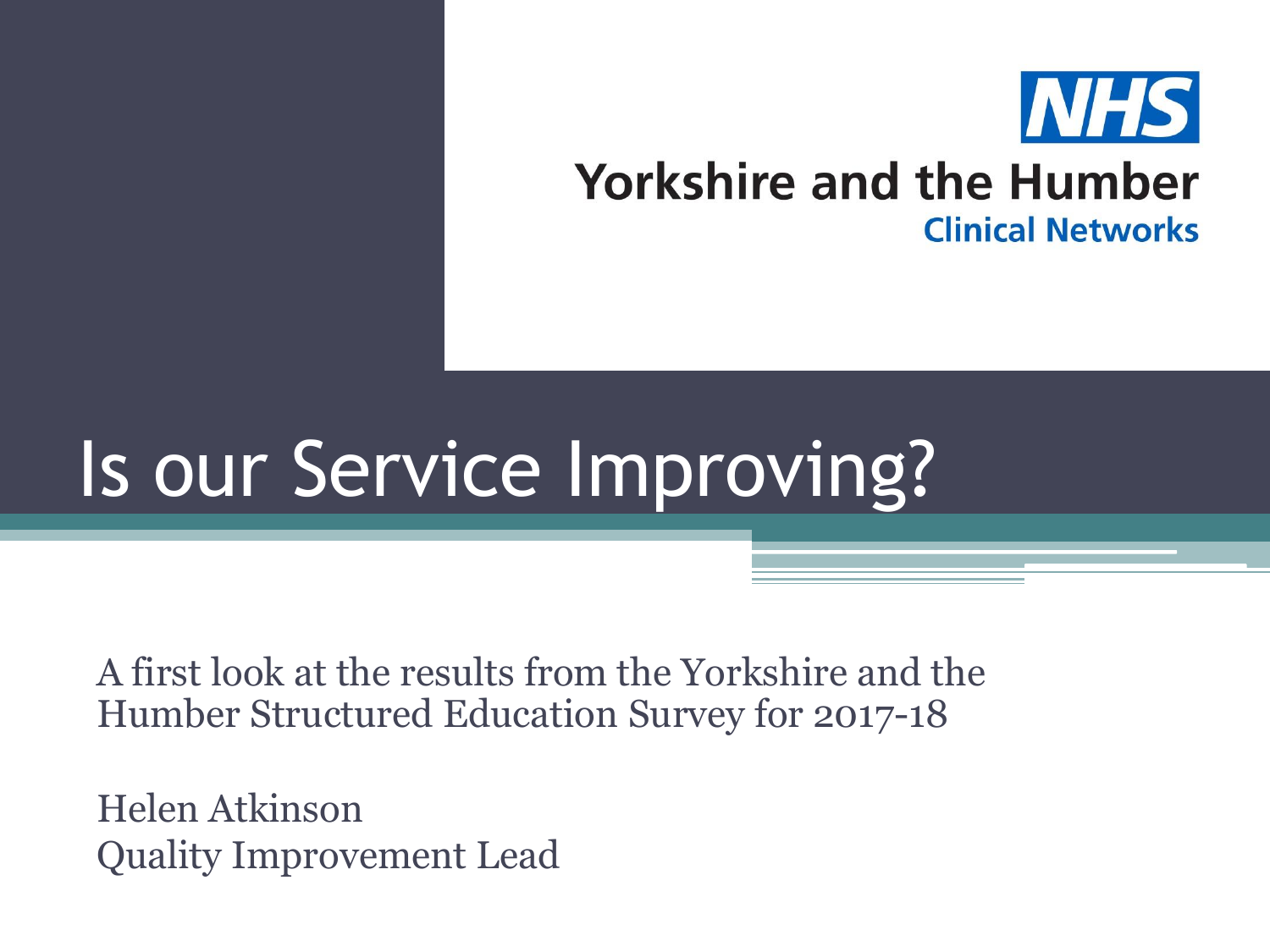### Courses

| Course name                    | 2014/15        | 2015/16        | 2016/17        |                | $2017/18$ Accreditation |
|--------------------------------|----------------|----------------|----------------|----------------|-------------------------|
| <b>DESMOND</b>                 | 7              | $\overline{7}$ | 9              | 8              | Accredited              |
| <b>DICE</b>                    | $\Omega$       | $\Omega$       | $\Omega$       | $\mathbf{1}$   | Not Accredited          |
| <b>DOTTIE</b>                  | $\mathbf{1}$   | $\mathbf{1}$   | $\mathbf{1}$   | $\mathbf{1}$   | Not Accredited          |
| <b>HARRIET</b>                 | $\mathbf{1}$   | $\mathbf{1}$   | $\mathbf{1}$   | $\mathbf{1}$   | Not Accredited          |
| Good <sub>2</sub> Go           | $\overline{2}$ | $\overline{2}$ | $\overline{2}$ | $\overline{2}$ | Accredited              |
| The LEEDS<br>Programme         | $\Omega$       | $\Omega$       | $\Omega$       | $\mathbf{1}$   | Accredited              |
| Living with<br><b>Diabetes</b> | $\overline{2}$ | $\overline{2}$ | $\overline{2}$ | $\overline{2}$ | Accredited              |
| X-PERT                         | $\overline{4}$ | 3              | $\overline{4}$ | 3              | Accredited              |

There are many different courses being delivered across Yorkshire and the Humber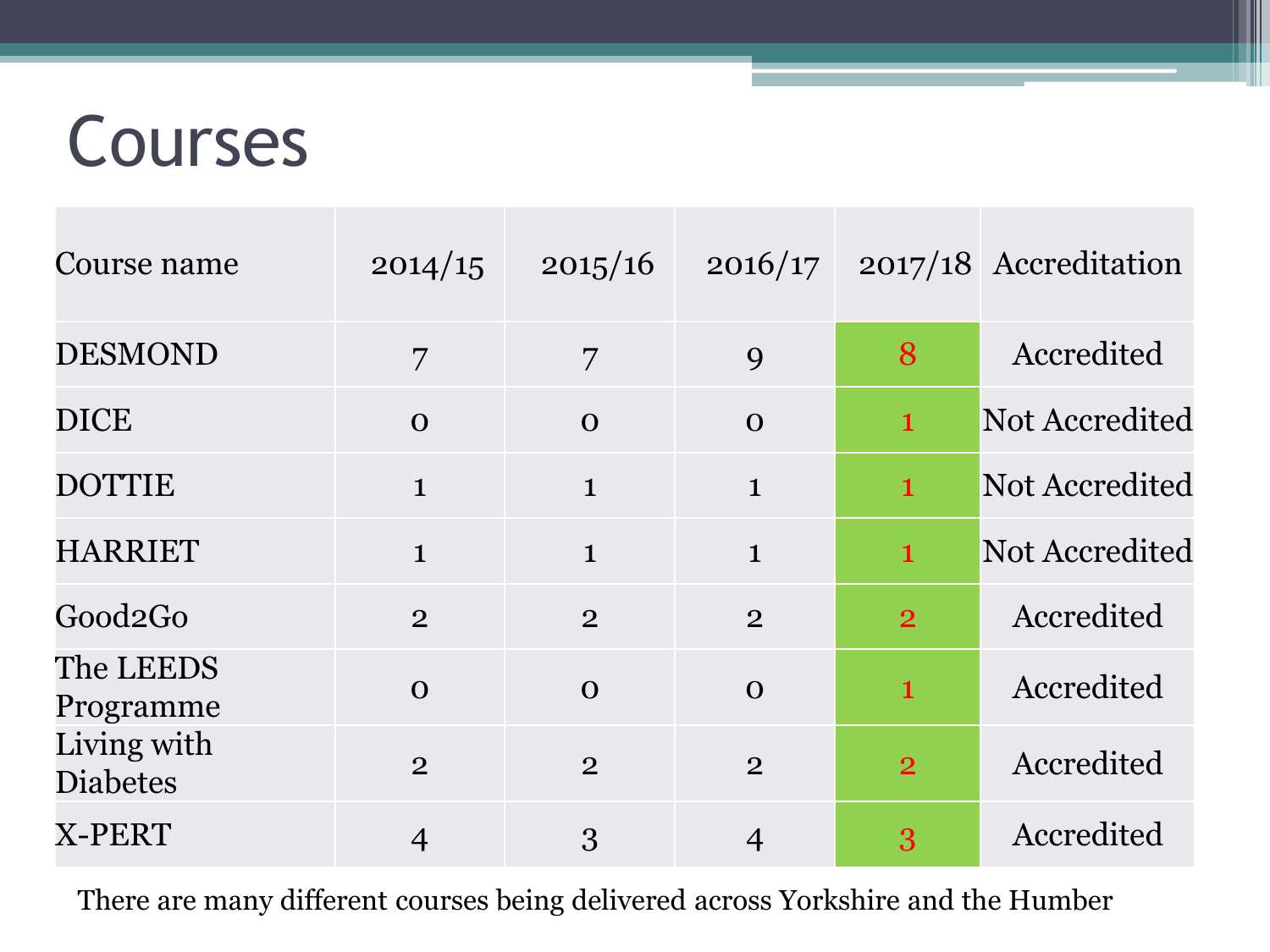# Returns

#### TYPE 2

| <b>CCG Name</b>         | Qualitative | Quantitative |  |
|-------------------------|-------------|--------------|--|
| AWC CCG                 | Υ           | N            |  |
| <b>Barnsley CCG</b>     | Υ           | N            |  |
| <b>Bassetlaw CCG</b>    | Ν           | N            |  |
| <b>Bradford CCGs</b>    | Ÿ           | Ÿ            |  |
| Calderdale CCG          | Υ           | Υ            |  |
| Doncaster CCG           | Ÿ           | Υ            |  |
| Harrogate & RD CCG      | Υ           | Υ            |  |
| <b>ER Yorkshire CCG</b> | Υ           | Υ            |  |
| <b>Hull CCG</b>         | Υ           | Υ            |  |
| <b>Gtr Hudds CCG</b>    | Ÿ           | N            |  |
| Leeds CCG               | Υ           | Υ            |  |
| N Kirklees CCG          | N           | N            |  |
| <b>NE Lincs CCG</b>     | N           | N            |  |
| N Lincs CCG             | Υ           | N            |  |
| Rotherham CCG           | Υ           | Υ            |  |
| Scarborough & R CCG     | Υ           | Y            |  |
| Sheffield CCG           | Υ           | N            |  |
| Vale of York CCG        | Υ           | Υ            |  |
| Wakefield CCG           | Υ           | Υ            |  |

| Shorter CCG name           | Qualitative | Quantitative |  |
|----------------------------|-------------|--------------|--|
| AWC CCG                    | Υ           | Ν            |  |
| <b>Barnsley CCG</b>        | Υ           | Υ            |  |
| <b>Bassetlaw CCG</b>       | Υ           | Υ            |  |
| <b>Bradford CCG TOTALS</b> | Υ           | Υ            |  |
| Calderdale CCG             | Υ           | Y            |  |
| Doncaster CCG              | Υ           | Υ            |  |
| <b>ER Yorkshire CCG</b>    | Ν           | N            |  |
| <b>Gtr Hudds CCG</b>       | Υ           | Υ            |  |
| Harrogate RD CCG           | Υ           | Υ            |  |
| <b>Hull CCG</b>            | Υ           | Υ            |  |
| Leeds CCG                  | Ÿ           |              |  |
| N Kirklees CCG             | ۷           |              |  |
| N Lincs CCG                | Υ           | ۷            |  |
| <b>NE Lincs CCG</b>        | Υ           | ٧            |  |
| Rotherham CCG              | Y           | Υ            |  |
| Scarborough & R CCG        | γ           | Υ            |  |
| Sheffield CCG              | γ           | Ν            |  |
| Vale of York CCG           | Ÿ           | Υ            |  |
| Wakefield CCG              | γ           | Υ            |  |

Qualitative data (what courses are being run, the process being followed)– was easy to supply . Many areas struggled providing the quantitative data (how may people have been referred to you and how many were trained). It's important to know this to be able to justify your service and bid for funding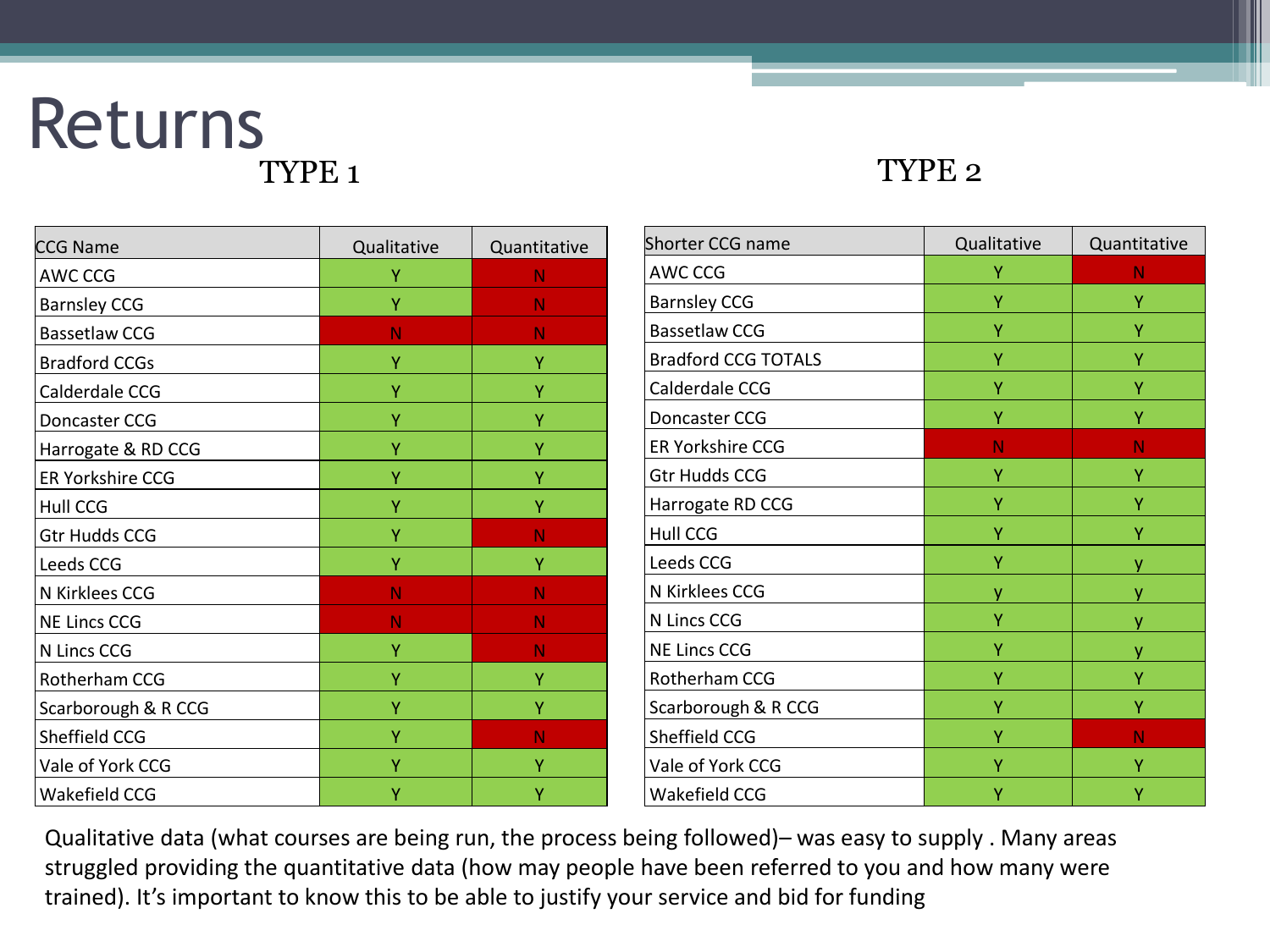## Waiting Times

#### **Type 1 - Waiting time in Weeks as at August 2018**



The question was: If I came to you today asking for structured education – what would be the next available course date? Waiting times across the region are improving – This is for Type 1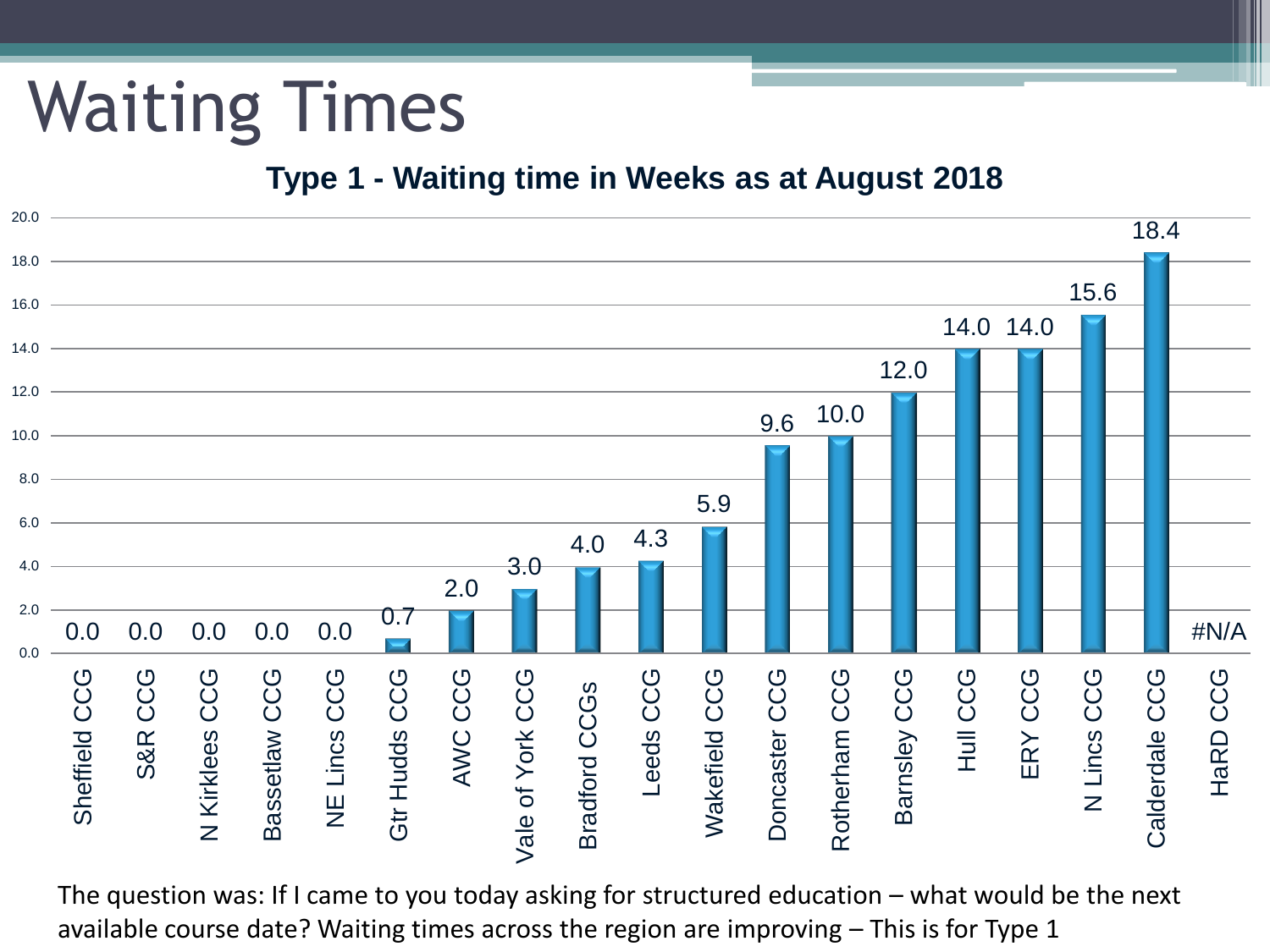### Waiting Times

#### **Type 2 -Waiting time in Weeks as at August 2018**



This is for Type 2. Harrogate has had staffing difficulty and Barnsley had a change in organisation – both are now resolved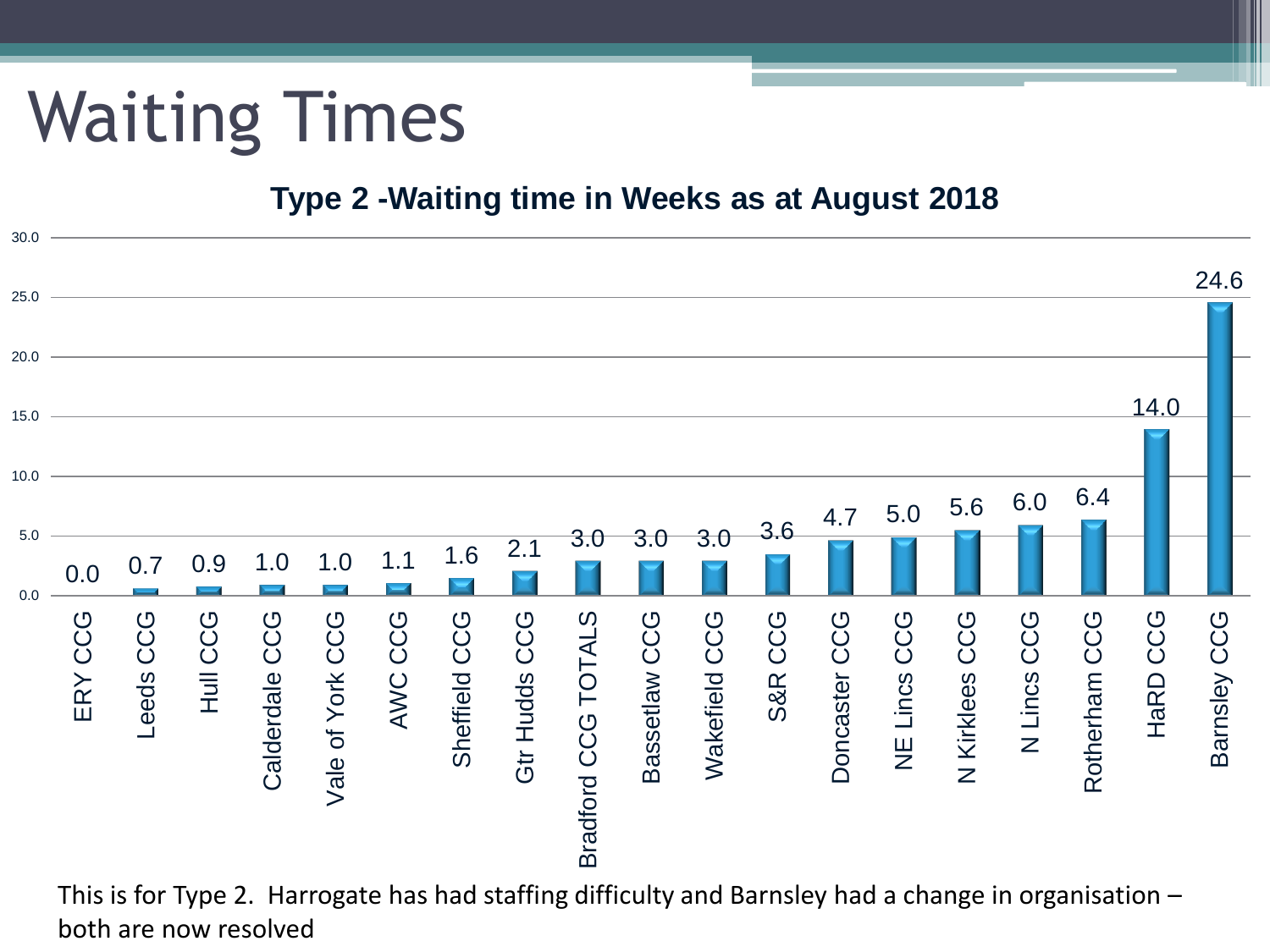



No reminder - letter sent then referred to GP if nothing heard in 4 weeks  $\blacksquare$  1 reminder

### Reminders

**2** reminders

There has been a real push to remind patients and encourage them to attend courses

**Example 3 reminders**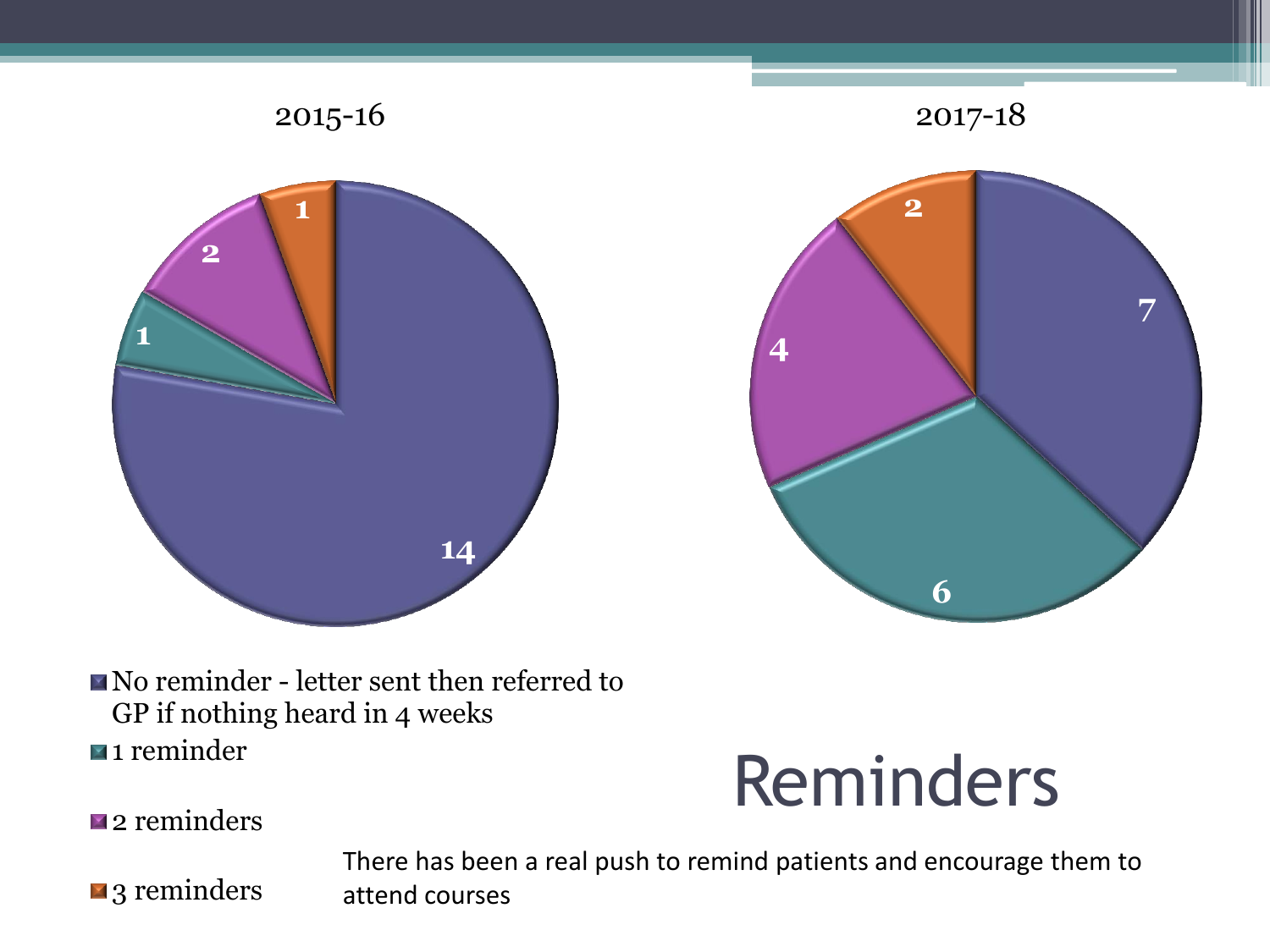### Initiatives to improve attendance TYPE 1

2016-17

We changed the content of the invite letter, made It more friendly and highlighted course dates and venues so people know where courses are.

Explain the course that we provide to the patient at routine appointments DSN & DSD's remind practices during education sessions. Patients are informed at their appointments

Locally advertised in GP practices with posters, leaflets. Information about course in back of glucose monitoring diaries given to patients attending diabetes centre, information about the course is available on website

Text reminder service

The next four slides are direct from Providers – outlining the work they are doing to improve attendance at structured education Type ! And Type 2 over 2016-17 and 2017-18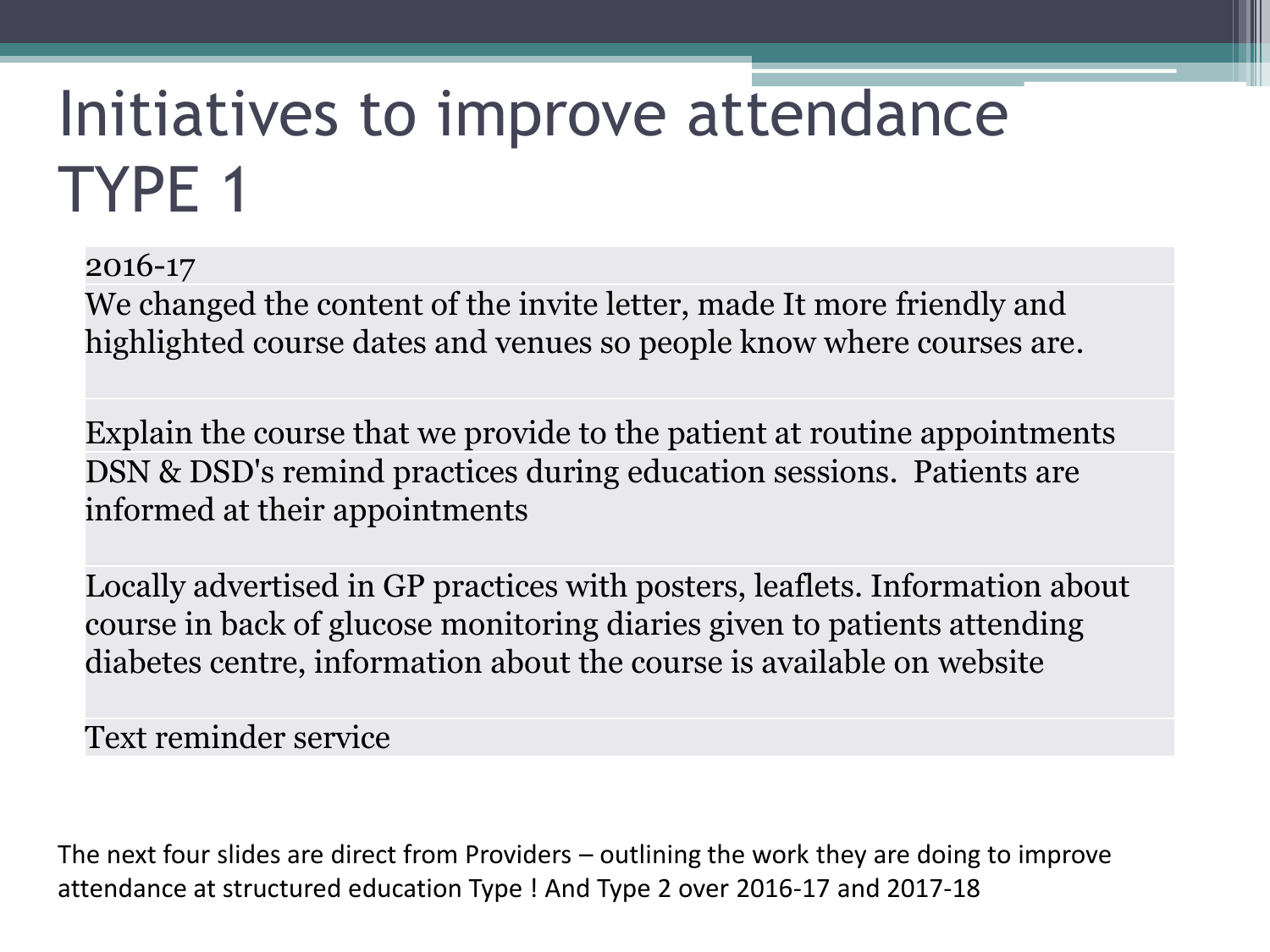#### 2017-18 – TYPE 1

Healthcare professional education.

Sent info to all practices, leaflets, flyers, trying to clear waiting list

Patients get text confirmation ofand a reminder text a few days before the course. Dieticians ringing people, ratified the diabetes database, getting SystmOne, collecting evaluations, Patient groups

Dedicated administrator, personal contact , Newsletter with dates shared with Primary Care

Added more 5x1 day courses , have started a robust reserve list, so can quickly fill spaces if we have drop outs

Train 2 additional educators (fallen through), looking into 1 day over week over 5 weeks,

Introduction of opt in letter , more detailed patient information about how the course runs so patients more informed before they attend. Aiming to get patients booked onto a course more quickly . About to go onto PAS system for waiting list management , patients will get text reminders as well as phone call. Considering pump DAFNE for next year . Undertaken a pilot patient education questionnaire to see what type of education patients would prefer

Explain the course that we provide to the patient at routine appointments

DSN & DSD's remind practices during education sessions. Patients are informed at their appointments

Telephone contact to patients explaining course, reminder letters

Prof Heller involved in DAFNE - all doctors talk to patients about it - attendance rates very good Locally advertised in GP practices with posters, leaflets. Information about course in back of glucose monitoring diaries given to patients attending diabetes centre, information about the course is available on website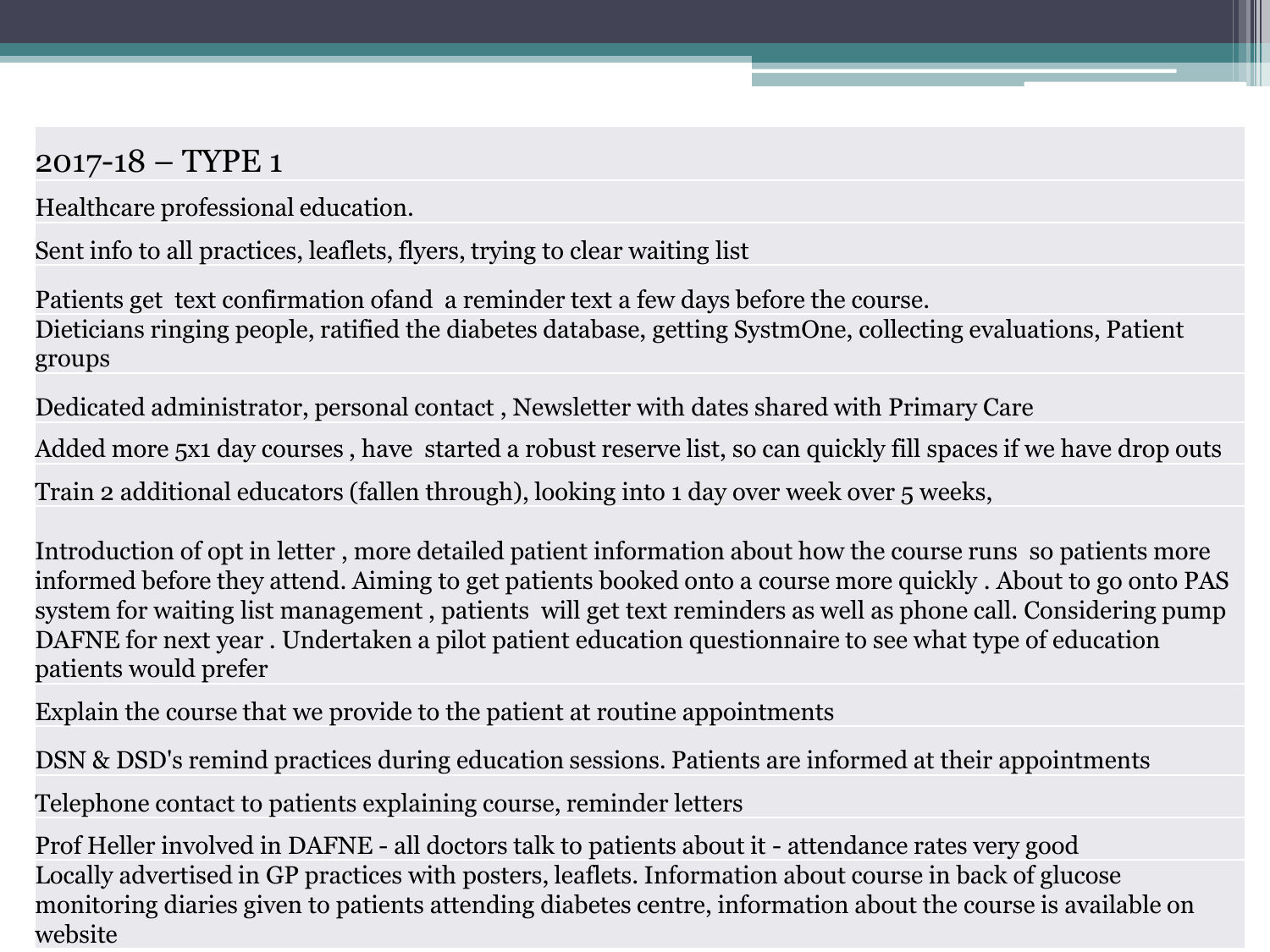### Initiatives to improve attendance TYPE 2

#### **2016-17**

Promotion within GP surgeries, Link Nurse sessions Promotion to GP and practice nurses at events. Changed the invites, Offered single full day session

Target sessions

Won national team award for DESMOND 2014 (Well Done North Kirklees!)

To improve attendance we now send out opt-in letter advising them to contact us to attend and if they do not contact us within 4 weeks they are removed from the list

DSN & DSD's inform/remind practice staff during educational sessions. Patients are informed at their appointments

Posters and flyers in GP practices, information re course available on website, promoted to practices nurses to attend to increase awareness of course and therefore increase referrals, electronic referral system to make referring in the session easier Local promotion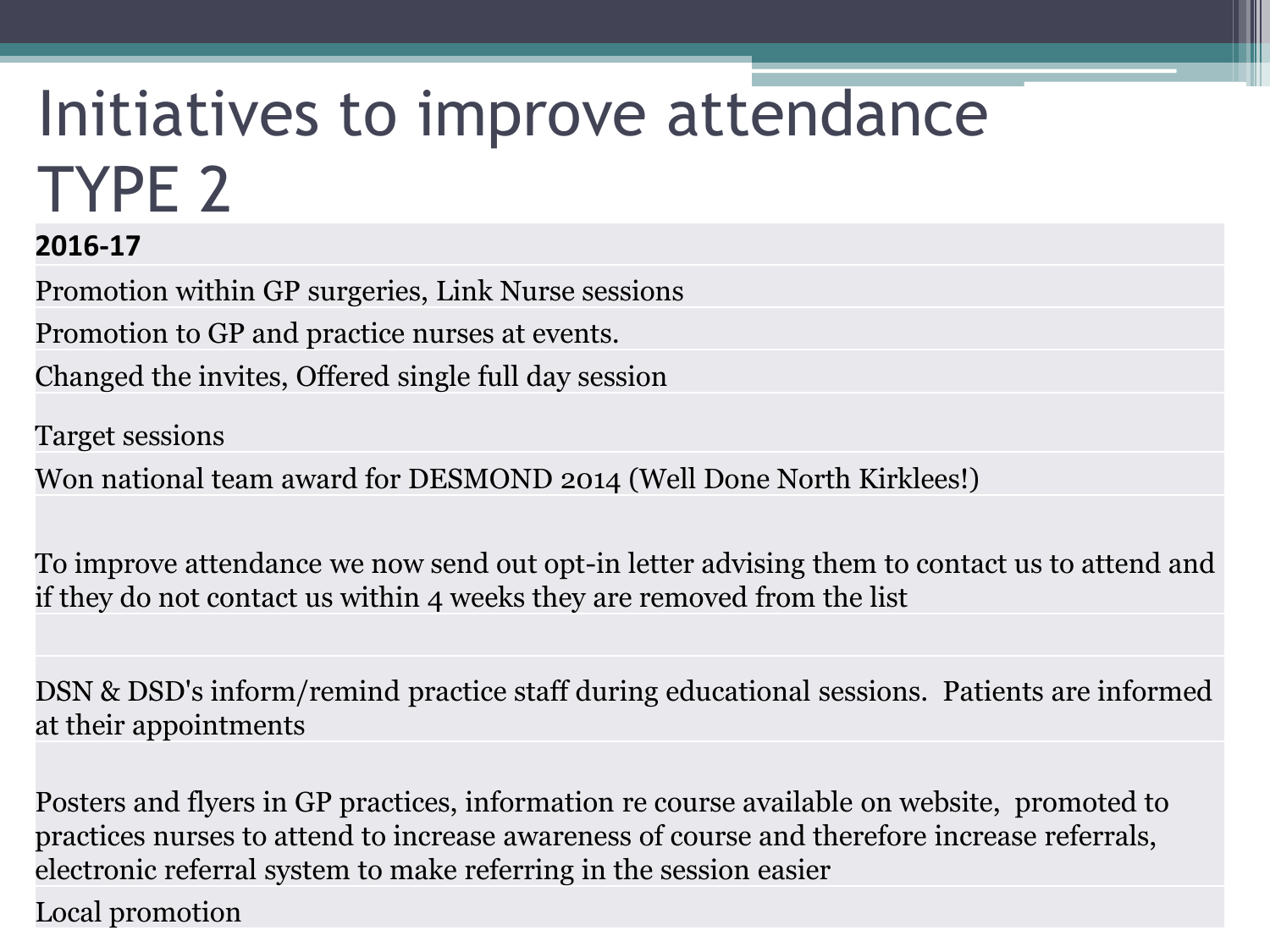| 2017-18                                                                                                                                                                                                                                                      |                                                                                                                                                                                                                                                                                    |
|--------------------------------------------------------------------------------------------------------------------------------------------------------------------------------------------------------------------------------------------------------------|------------------------------------------------------------------------------------------------------------------------------------------------------------------------------------------------------------------------------------------------------------------------------------|
| Training for referring healthcare professionals. Media<br>work around provision. Advertising in local community.<br>Working with religious leaders in South Asian<br>community.                                                                              | Flexibility of courses – people can add on to another<br>course and not miss anything. Large room sizes. Give<br>dates and time choice. Run a waiting list. Double amount<br>of people attending courses. Leaflets and bus campaign,<br>practice service improvement co-ordinator. |
| Global email with information flyer sent to all practices.<br>BEST session (GP education). Flyers in Hospital and GP<br>areas, Banner in GP surgeries, Link nurse sessions                                                                                   | Changed wording of invite, include all venues and session<br>times, has increased attendance. Also if they DNA we send<br>them a letter inviting them to re-book instead of removing<br>them as a DNA patient.                                                                     |
| Promotion to GP and practice nurses at events. Referral<br>form updated and sent to CCG to recirculate to GP<br>practices                                                                                                                                    | Dedicated Administrator, Personal contact f, Newsletter<br>with dates shared with Primary Care                                                                                                                                                                                     |
| Send DOTTIE leaflet, Reporting better, GP practice day                                                                                                                                                                                                       | Send text message reminders, Lay educators trained - not<br>been used as yet,                                                                                                                                                                                                      |
| Target sessions, posters and banners in GP practices,<br>locality meetings, GP bulletin, marketing event. Dedicatededucators, e-referral, extra courses, engaging with<br>DESMOND Clerical Assistant, Follow-ups by telephone.<br>Electronic referral system | New administrator, Facebook group, Self referrals, lay<br>practices - identifying practices that don't refer - visit and<br>talk about diabetes                                                                                                                                    |
| Posters and flyers in GP practices, information re course<br>available on website, promoted to practices nurses to<br>attend to increase awareness of course                                                                                                 | DSN & DSD's inform/remind practice staff during<br>educational sessions. Patients are informed at their<br>appointments                                                                                                                                                            |
| telephone patients to explain session, which has increased Working with community groups, PCDNs, Developled<br>attendance. Text messaging - increasing reminders                                                                                             | leaflet and posters, going out to practice managers, BAME<br>work with local health trainers                                                                                                                                                                                       |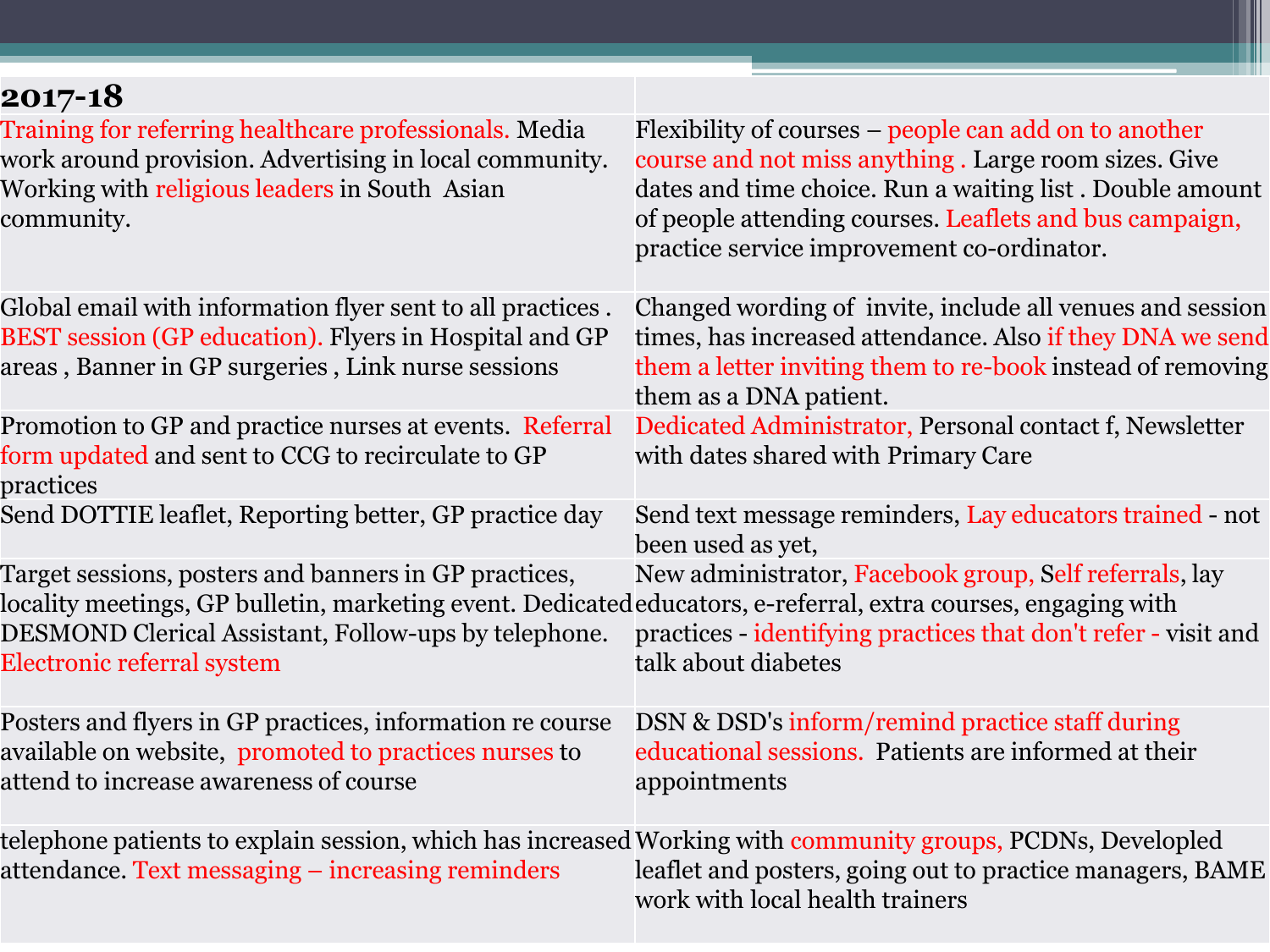### Use SystmOne?

- 13 Areas
- Standard Read Codes

13 Areas are now using SystmOne to enter data directly onto the Clinical System. Due to the way the National Diabetes Audit reports on data it will be a little while before this data filters through to the national reports but keep entering it as it will show up eventually.

Lots of work is being done in the area to ensure the correct Read codes are being sent to practices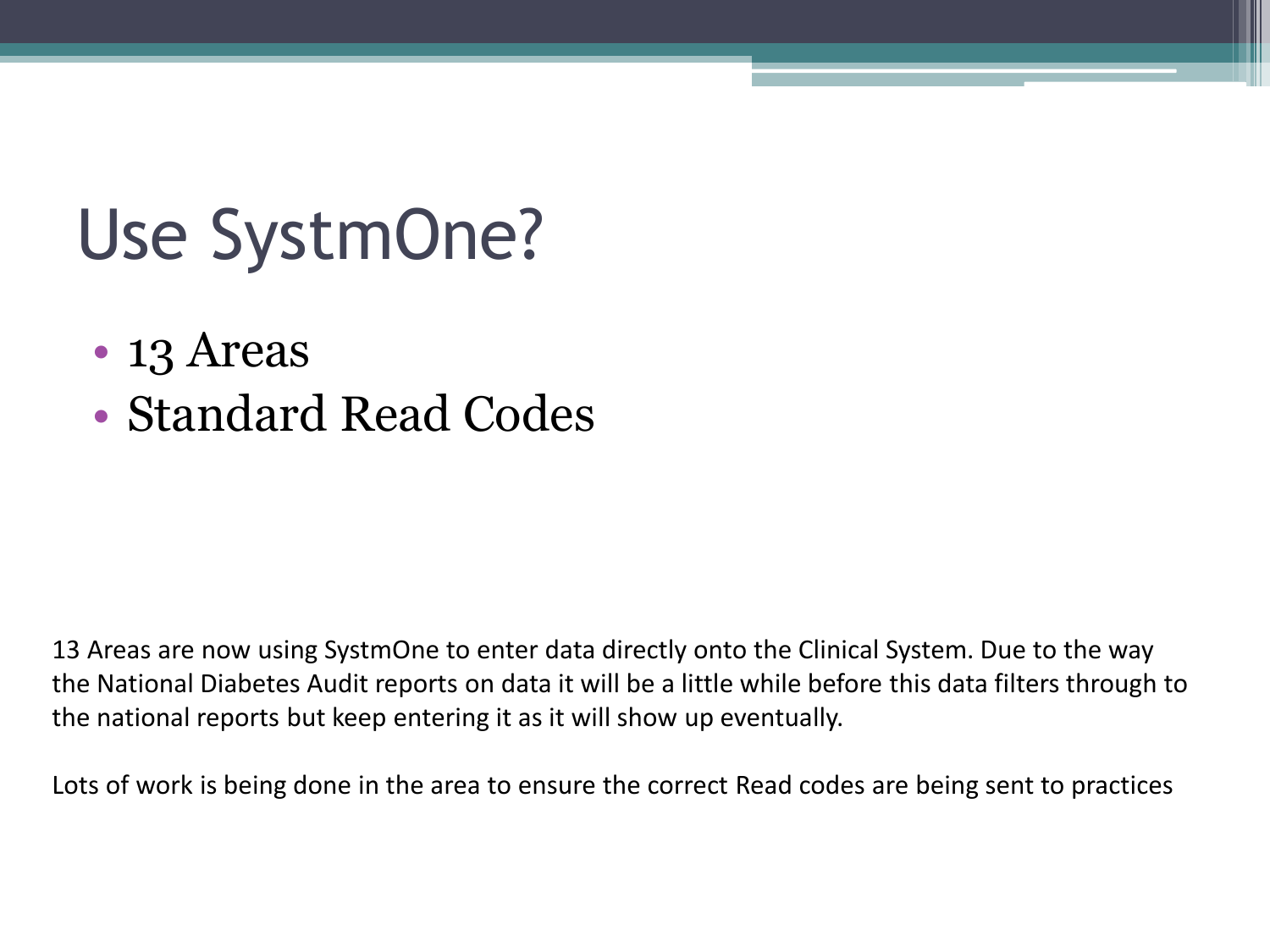### NDA Offered/Attended

### National Diabetes Audit

| $TYPE 1 - Official SE$ |         | <b>TYPE 2 - Attended SE</b> |         |  |
|------------------------|---------|-----------------------------|---------|--|
| Y&H                    | England | Y&H                         | England |  |
| $37\%$                 | 38%     | $12\%$                      | $4\%$   |  |
| $72\%$                 | 75%     | $11\%$                      | 8%      |  |

The National Diabetes Audit figures are lower than those reported by Providers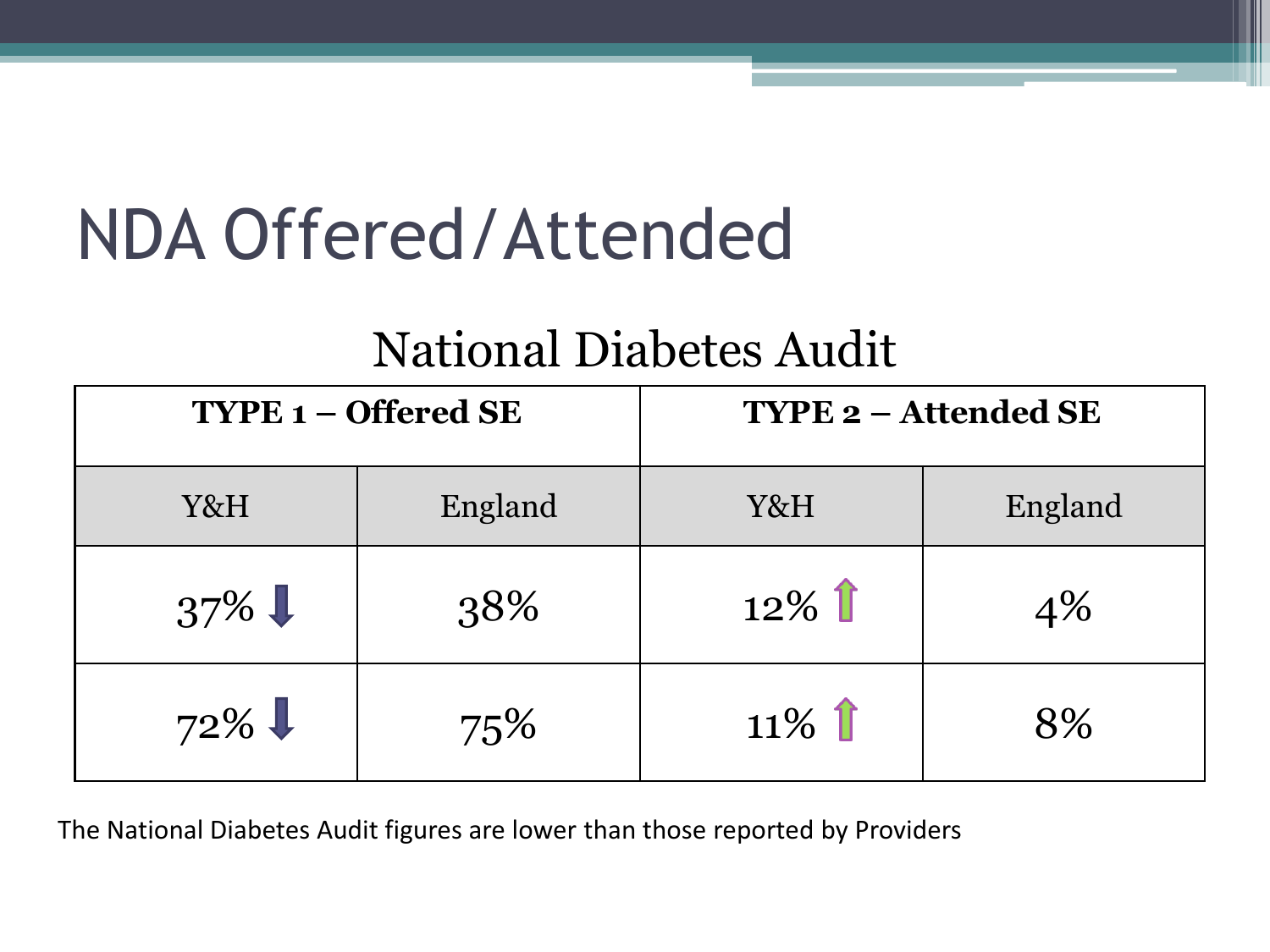## Somethings Haven't Changed

- Culturally Sensitive Provision
- Education Review

In this survey only one area – Bradford - reported any education provision in different languages using different food group. Other work is going on in the region using interpreters

Few areas report providing an education review at 12 months as listed in NICE guidance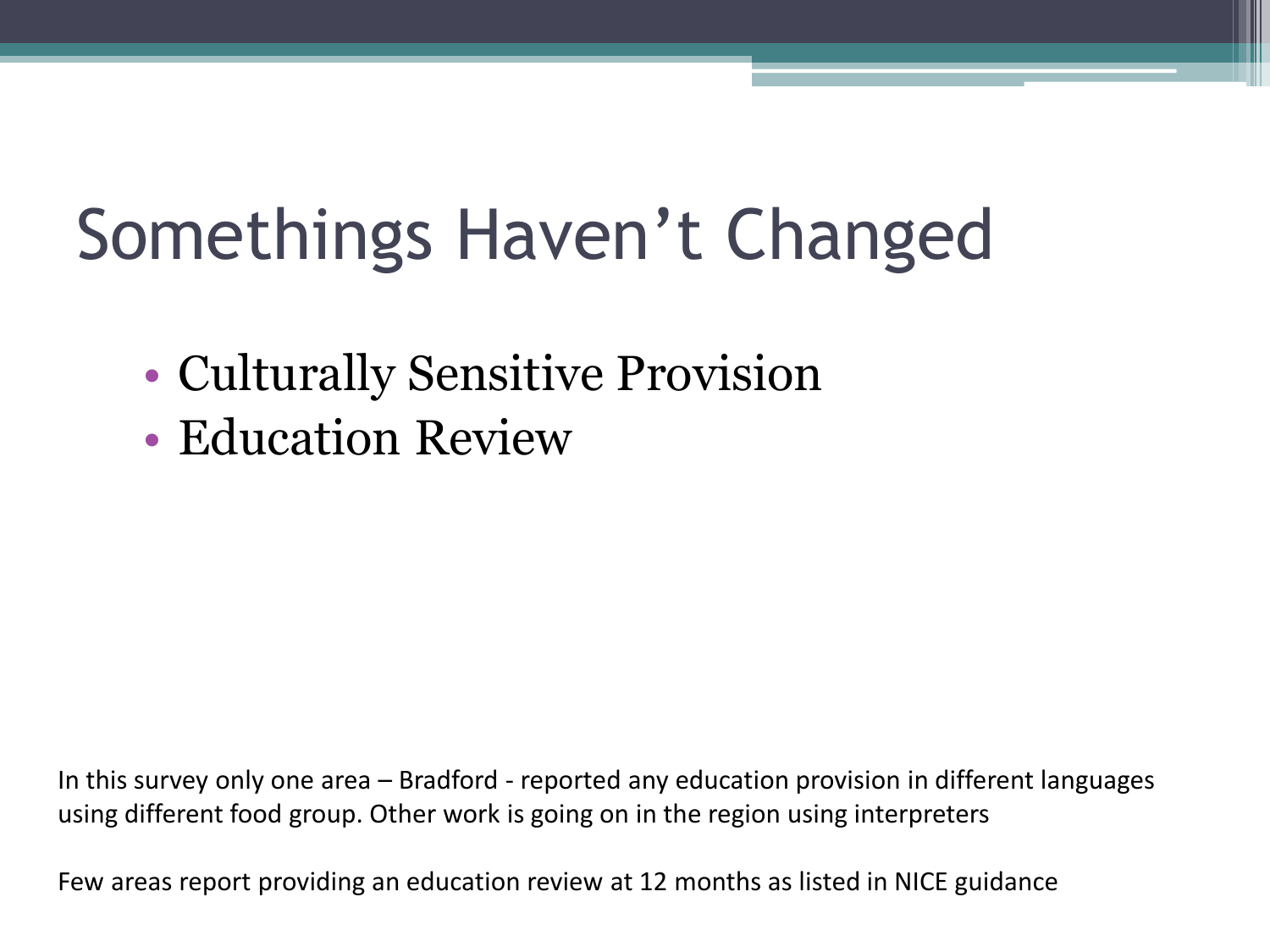## Digital Structured Education

- Why did we ask that?
- HeLP Diabetes
- APPG

| YH - Type 1 Referred             | 879    |
|----------------------------------|--------|
| NDA Type 1 Newly Diagnosed in YH | 865    |
| YH - Type 2 Referred             | 9,221  |
| NDA Type 2 Newly Diagnosed in YH | 20,345 |

Many CCGs are looking at options to commission education with a digital element. We discussed what digital education entails and how there is a large group of people who do not access any form of education and how digital options can be used as a supplement to what is already provided

We also discussed the perception of some that GPs tend to refer lower skills people for SE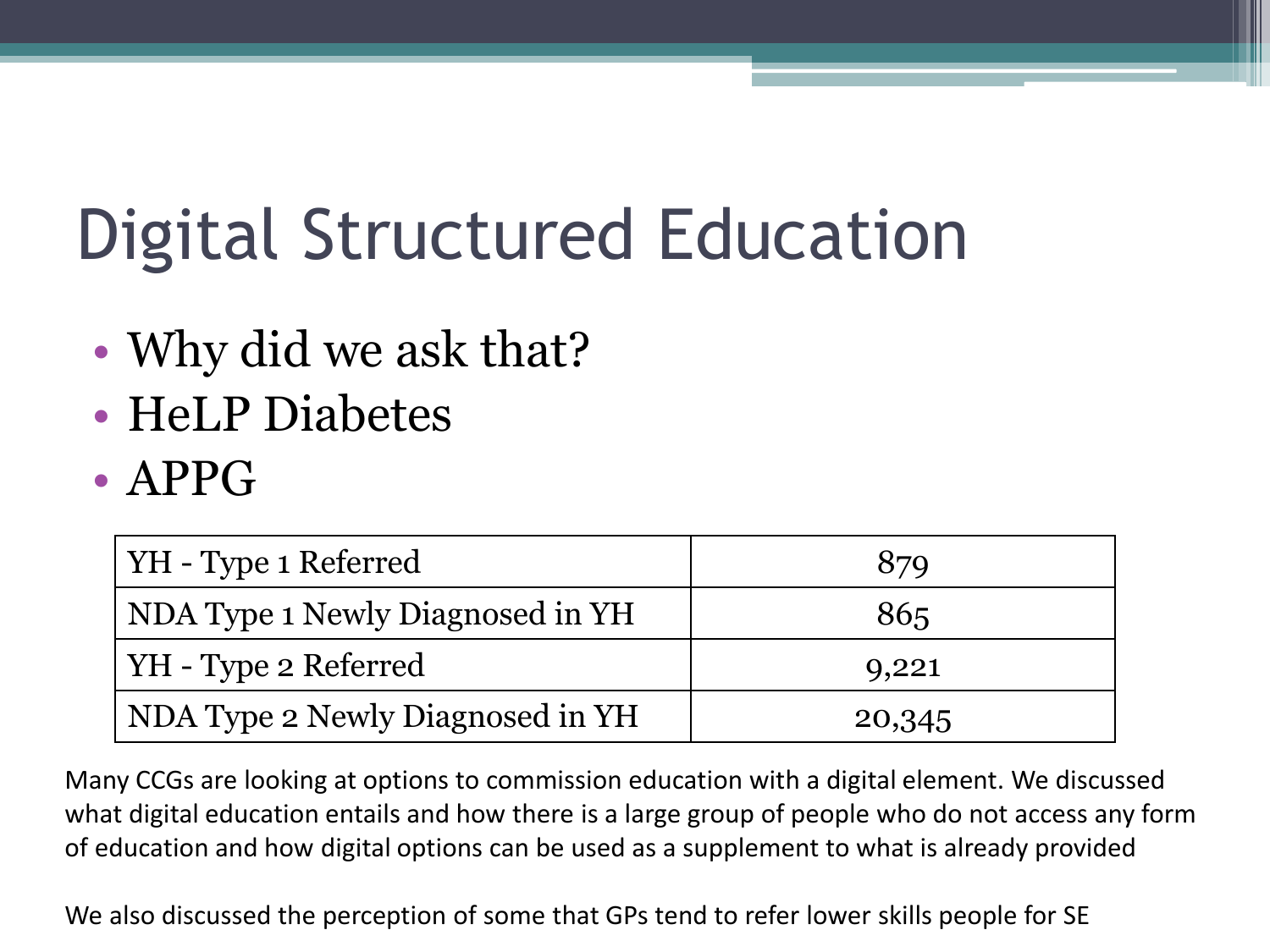### Treatment and Care Funding

- £1,465,000 2016-17
- £1,434,00 2017-18
- Show improvement
- Continued investment

Almost £3m has been invested in structured education over the last 2 years. In order to encourage any further investment we need to ensure that we have information to support our service – the NHS is not good at shouting about the good work it does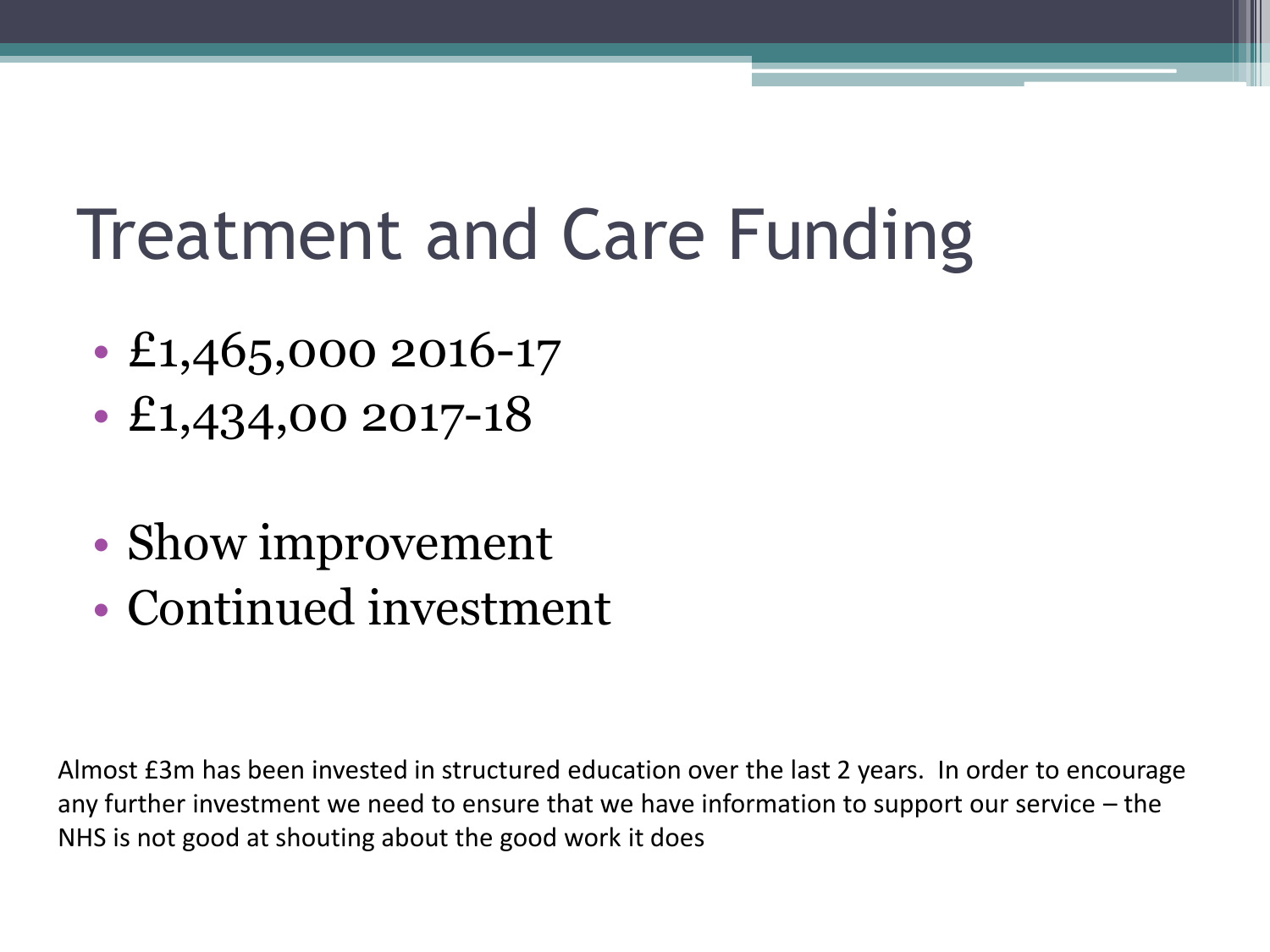

#### **TYPE 2 - Uptake of Structured Education Courses as a % of Provider-reported referral figures**

**8**% Uptake - 2016/17 **8**% Uptake - 2017/18

We can see from a previous slide that Providers are receiving referrals from less than half of newly diagnosed T2 people in YH. This graph shows what percentage of people have received education from the number of people that Providers say were referred to them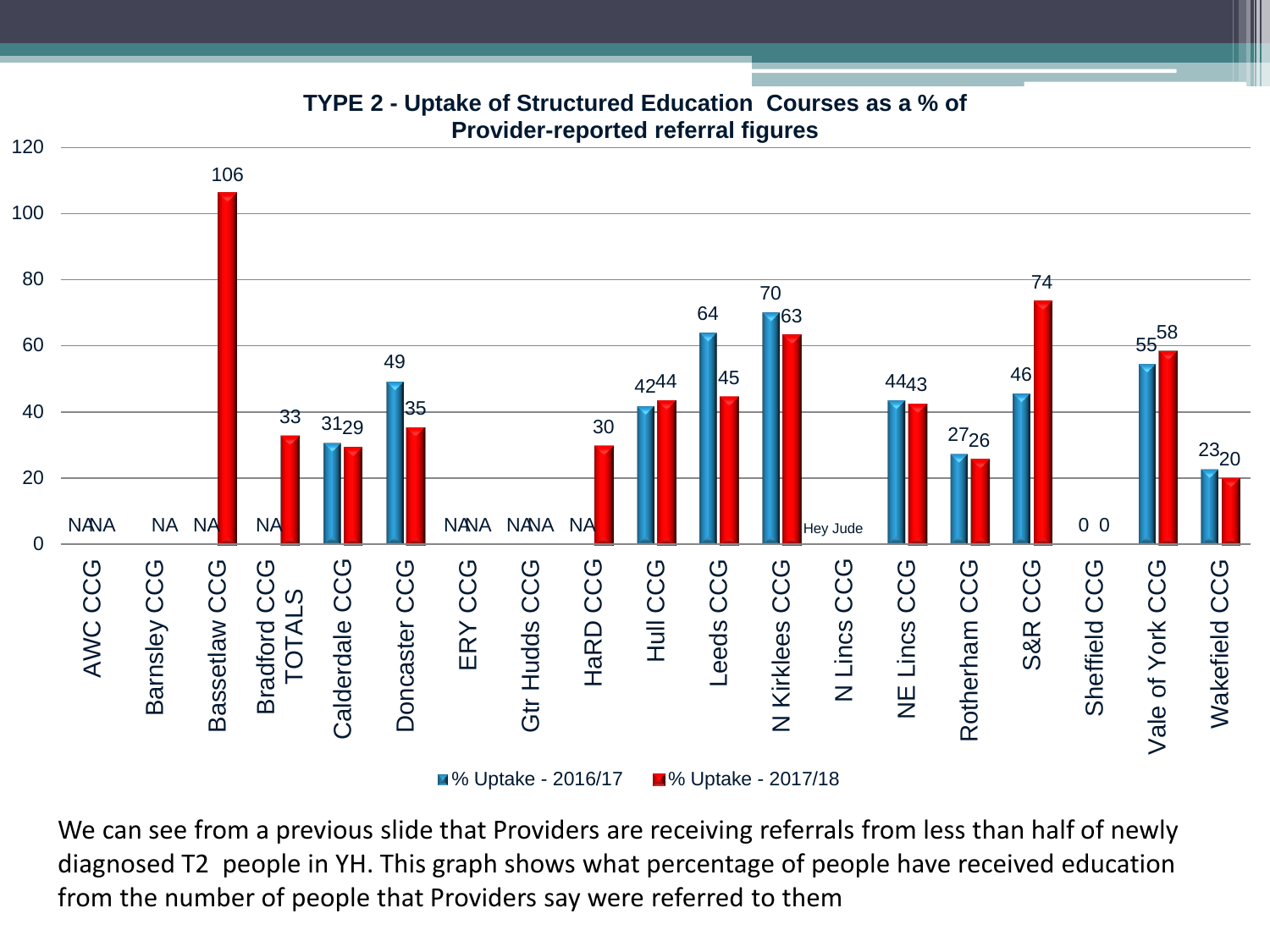### Attendance

|                  | <b>TYPE 1</b>  |                | <b>TYPE 2</b>  |                |
|------------------|----------------|----------------|----------------|----------------|
| <b>Item</b>      | 2016-17        | 2017-18        | 2016-17        | 2017-18        |
| Average          | 15.56          | 23.92          | 23.74          | 31.87          |
| Range            | $0 - 68%$      | $0 - 71\%$     | $0 - 70\%$     | $0 - 106\%$    |
| <b>OS</b>        | 11             | 8              | 9              | 6              |
| $10 - 19\%$      | $\mathbf 1$    | $\mathbf{1}$   | $\mathbf 0$    | $\mathbf 0$    |
| $20 - 29\%$ s    | $\overline{2}$ | $\overline{2}$ | $\overline{2}$ | $\overline{4}$ |
| $30 - 39\%$      | $\overline{2}$ | $\overline{2}$ | 1              | $\overline{2}$ |
| $40 - 49\%$      | $\overline{2}$ | 3              | $\overline{4}$ | 3              |
| $50 - 59\%$      | $\Omega$       | $\overline{2}$ | 1              | 1              |
| $60 - 69\%$      | 1              | $\Omega$       | $\mathbf{1}$   | $\mathbf 1$    |
| 70 - 79%         | $\Omega$       | $\mathbf{1}$   |                | $\mathbf{1}$   |
| <b>Over 100%</b> | $\Omega$       | $\mathbf O$    | $\Omega$       | 1              |

Y&H are providing education to an average of 32% of people – higher than the NDA average states. Some areas are doing much better than that – the table above shows the number of areas who have achieved an attendance rate. There are 6 areas reporting 0 attendance (through not being able to provide data) and 7 areas are reporting 40% or higher in 2017-18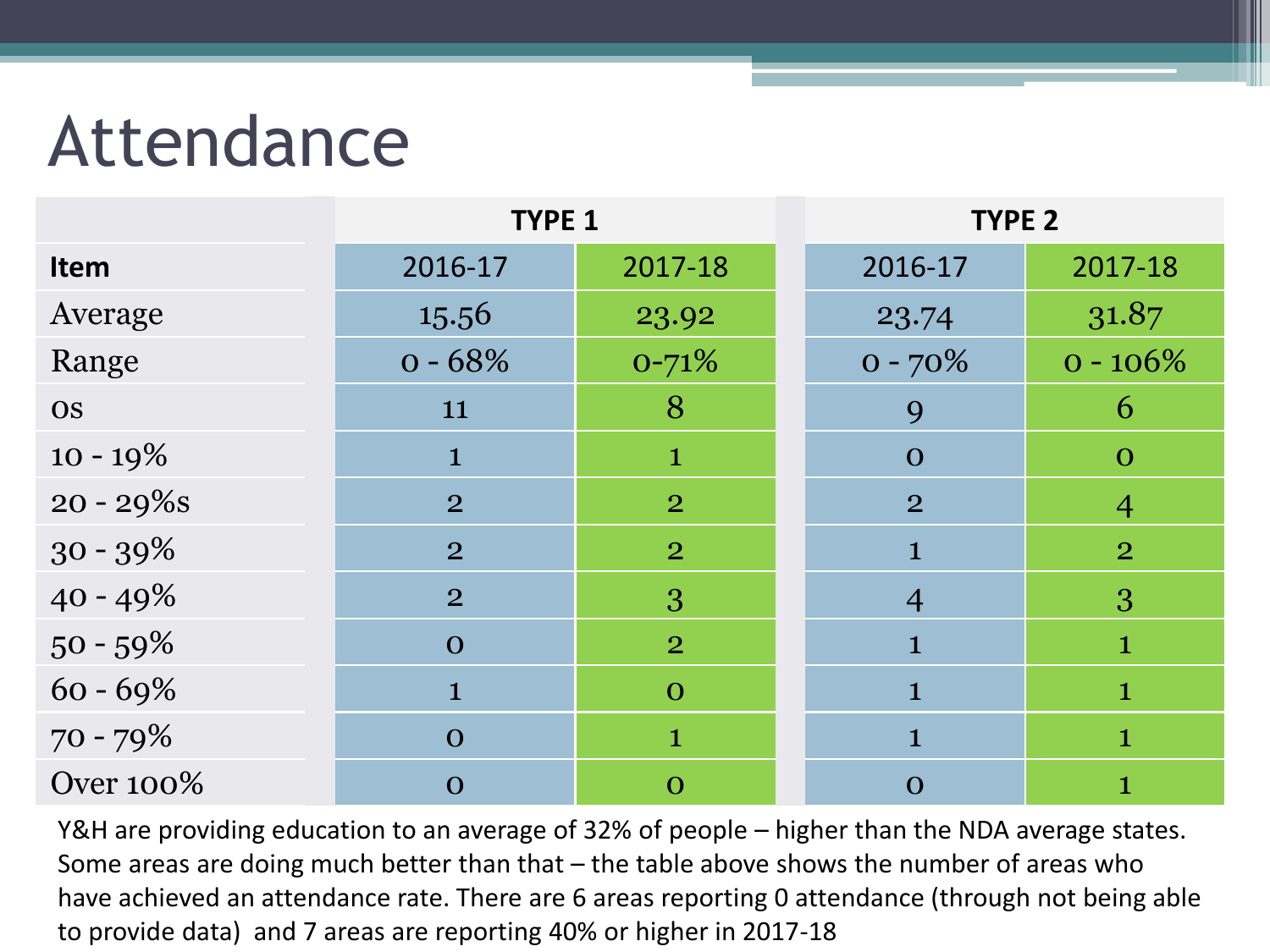### So We Are Improving!

### Well Done – Keep up the good work

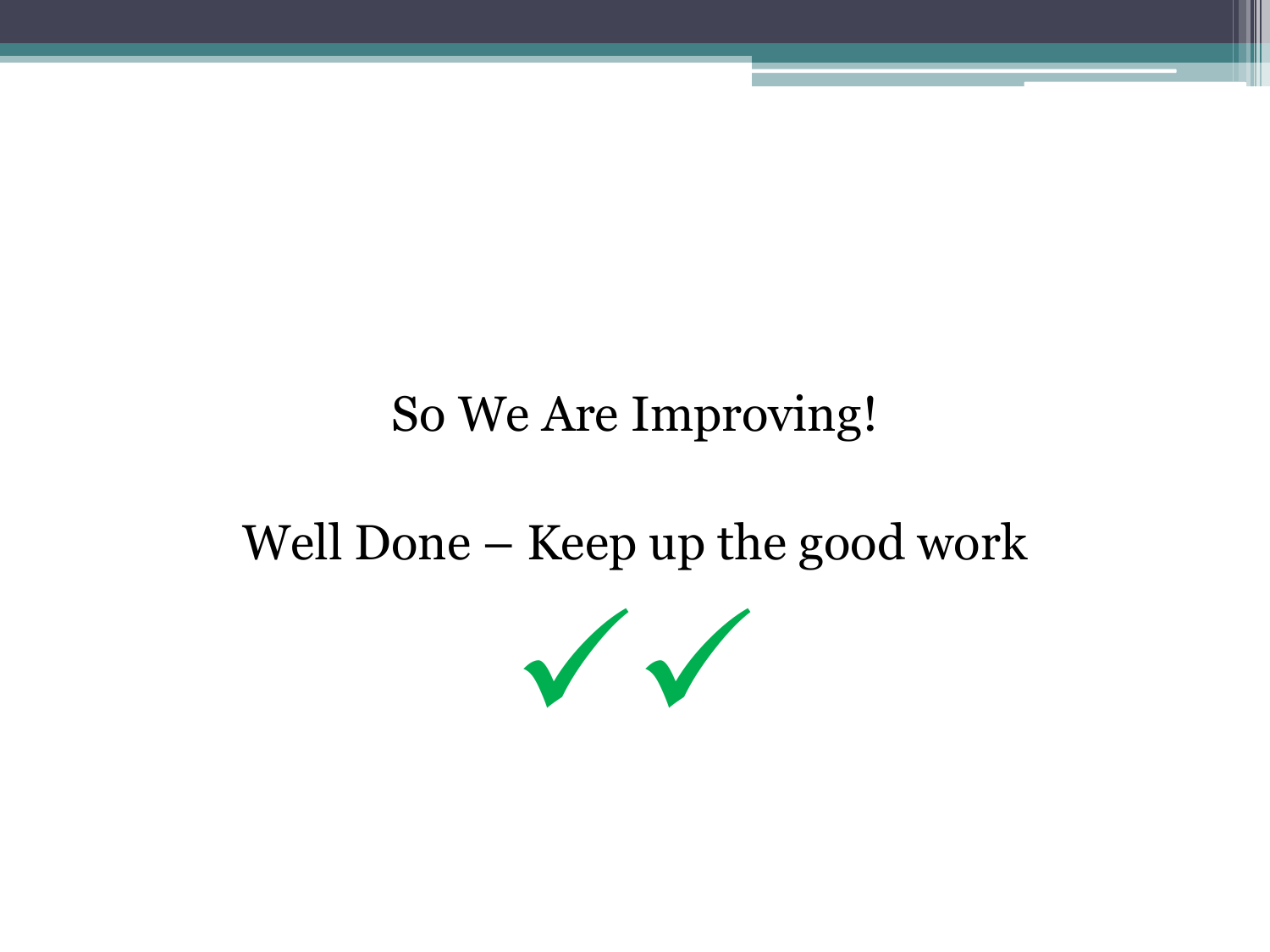### Video Resources

Airedale NHS FT:

We thought you might be interested in a video we have developed for HCPs to share with their T2 patients. It features real life patients who have attended our courses:

<https://www.youtube.com/watch?v=0wnaUJhqtXg>

Also – NHS Kernow Diabetes Video Resources Some really interesting videos on Diabetes – for general use. <https://kernowccg-diabetes.healthandcarevideos.com/diabetes>